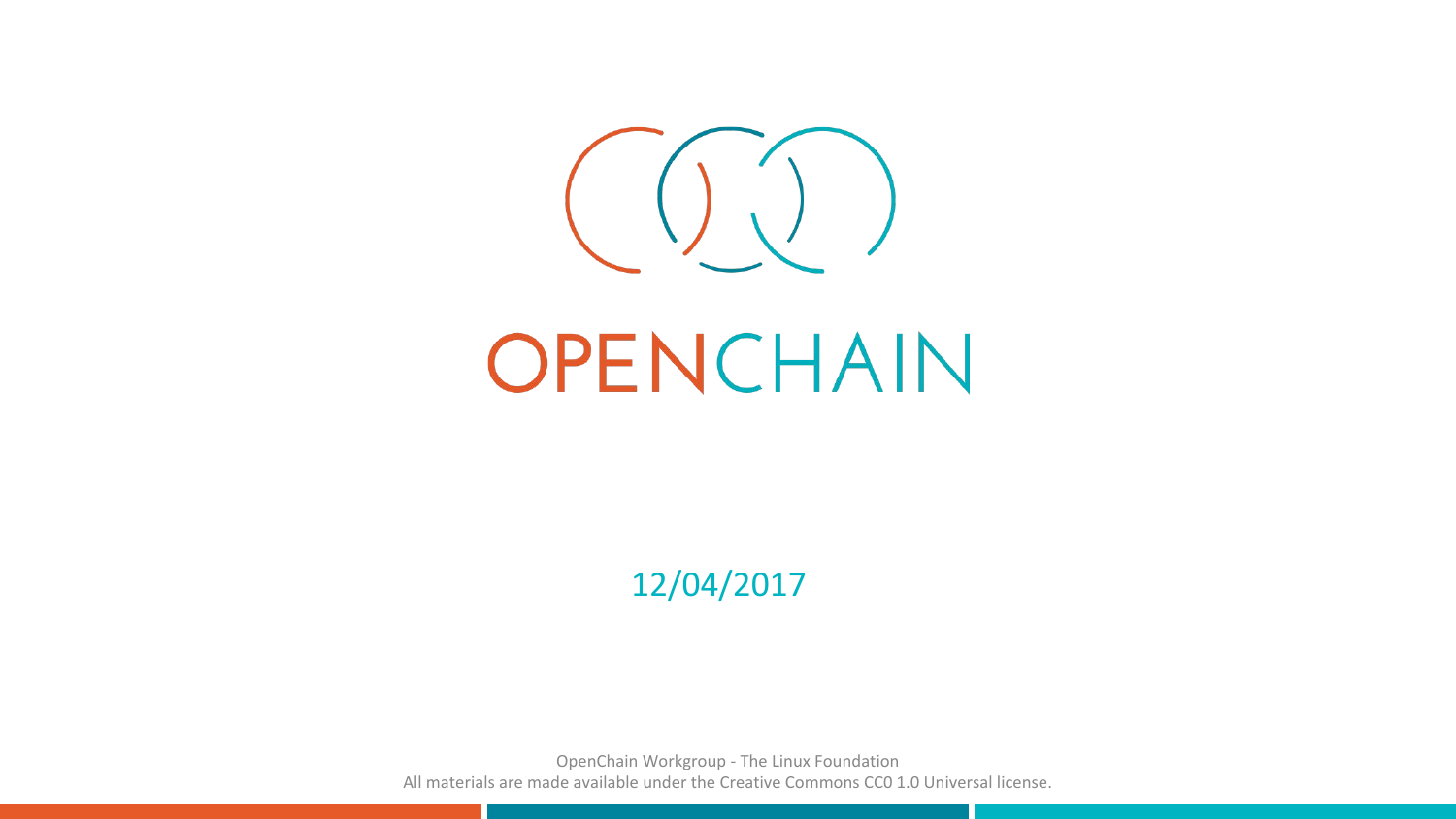#### Antitrust Policy Notice

- › Linux Foundation meetings involve participation by industry competitors, and it is the intention of the Linux Foundation to conduct all of its activities in accordance with applicable antitrust and competition laws. It is therefore extremely important that attendees adhere to meeting agendas, and be aware of, and not participate in, any activities that are prohibited under applicable US state, federal or foreign antitrust and competition laws.
- › Examples of types of actions that are prohibited at Linux Foundation meetings and in connection with Linux Foundation activities are described in the Linux Foundation Antitrust Policy available at http://www.linuxfoundation.org/antitrust-policy. If you have questions about these matters, please contact your company counsel, or if you are a member of the Linux Foundation, feel free to contact Andrew Updegrove of the firm of Gesmer Updegrove LLP, which provides legal counsel to the Linux Foundation.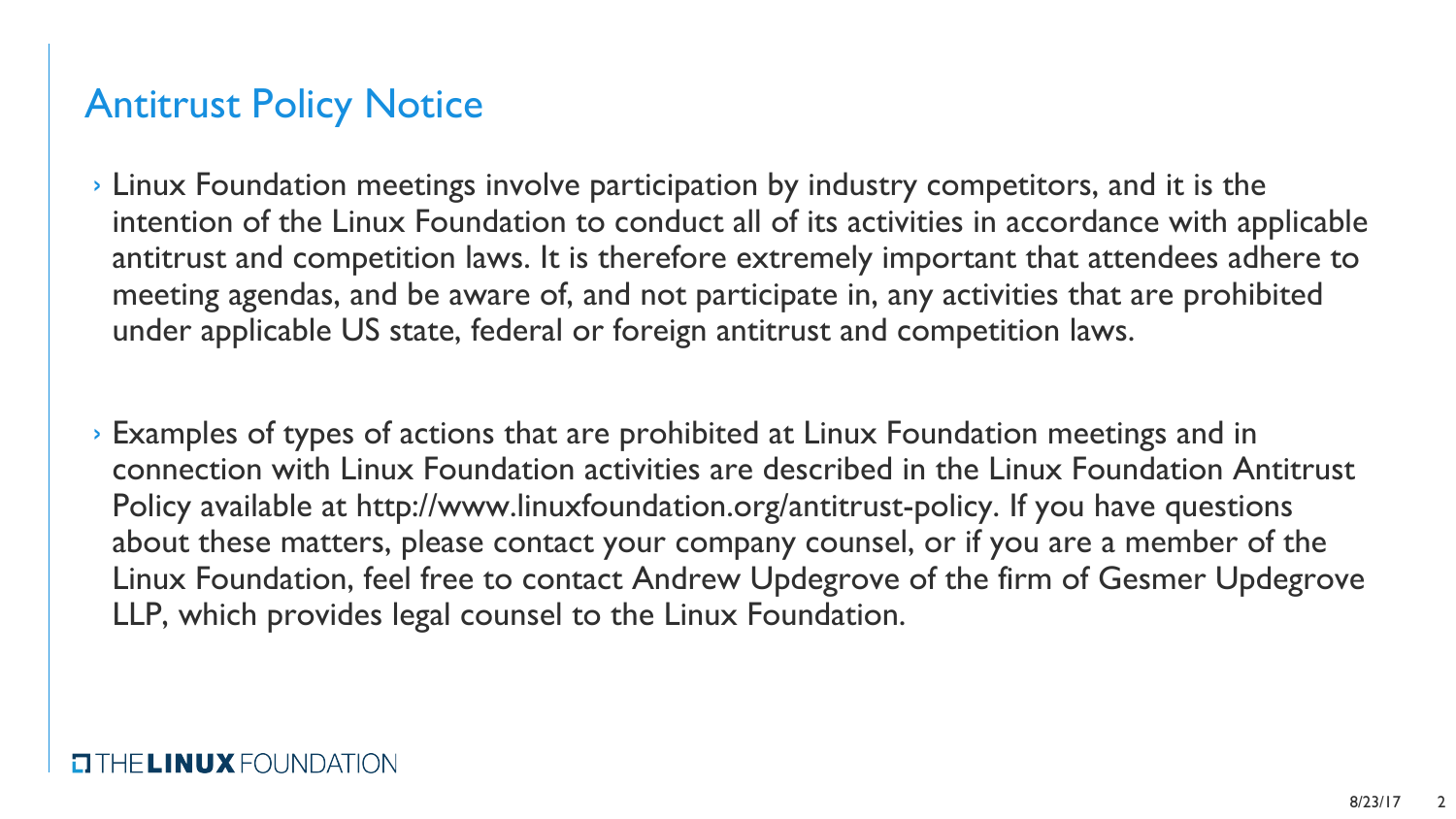### Agenda · Roll call

- 
- Project Update
- Specification *(Mark Gisi)*
- Curriculum status (*Alexios Zavras*)
- Conformance (Miriam Ballhausen)

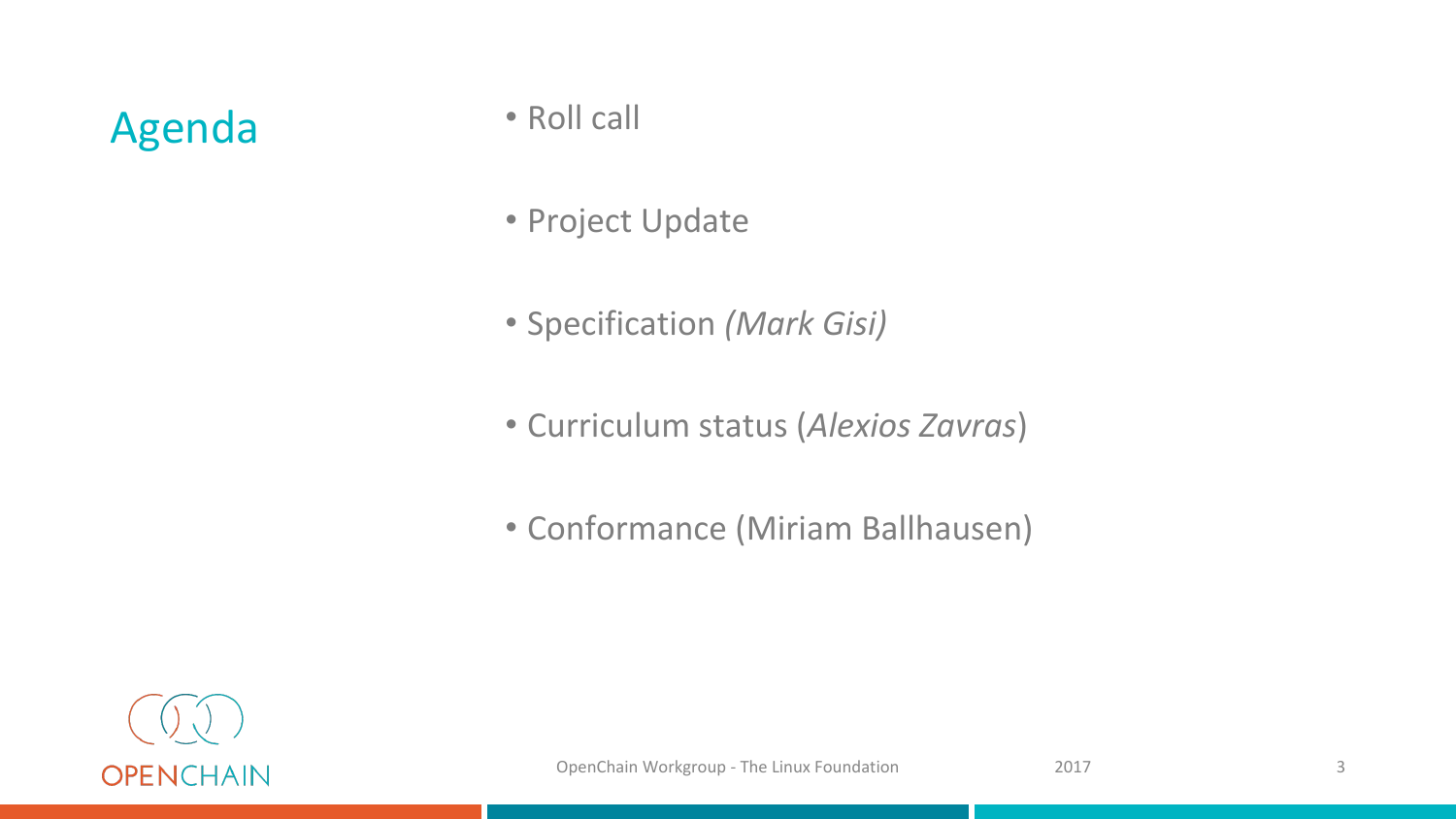#### Project Update

• Our two most recent talks are on SlideShare:

[https://www.openchainproject.org/news/2017/11/23/two-recent-openchain-pr](https://www.openchainproject.org/news/2017/11/23/two-recent-openchain-project-talks-available-slideshare) [oject-talks-available-slideshare](https://www.openchainproject.org/news/2017/11/23/two-recent-openchain-project-talks-available-slideshare)

• We have released improved FAQs:

[https://www.openchainproject.org/news/2017/11/29/the-benefits-of-the-openc](https://www.openchainproject.org/news/2017/11/29/the-benefits-of-the-openchain-project-in-one-page) [hain-project-in-one-page](https://www.openchainproject.org/news/2017/11/29/the-benefits-of-the-openchain-project-in-one-page)

• We have released a new "Benefits of OpenChain" one-pager:

[https://www.openchainproject.org/news/2017/11/29/the-benefits-of-the-openc](https://www.openchainproject.org/news/2017/11/29/the-benefits-of-the-openchain-project-in-one-page) [hain-project-in-one-page](https://www.openchainproject.org/news/2017/11/29/the-benefits-of-the-openchain-project-in-one-page)

• OpenChain will be featured at the Linux Foundation Member Legal Summit

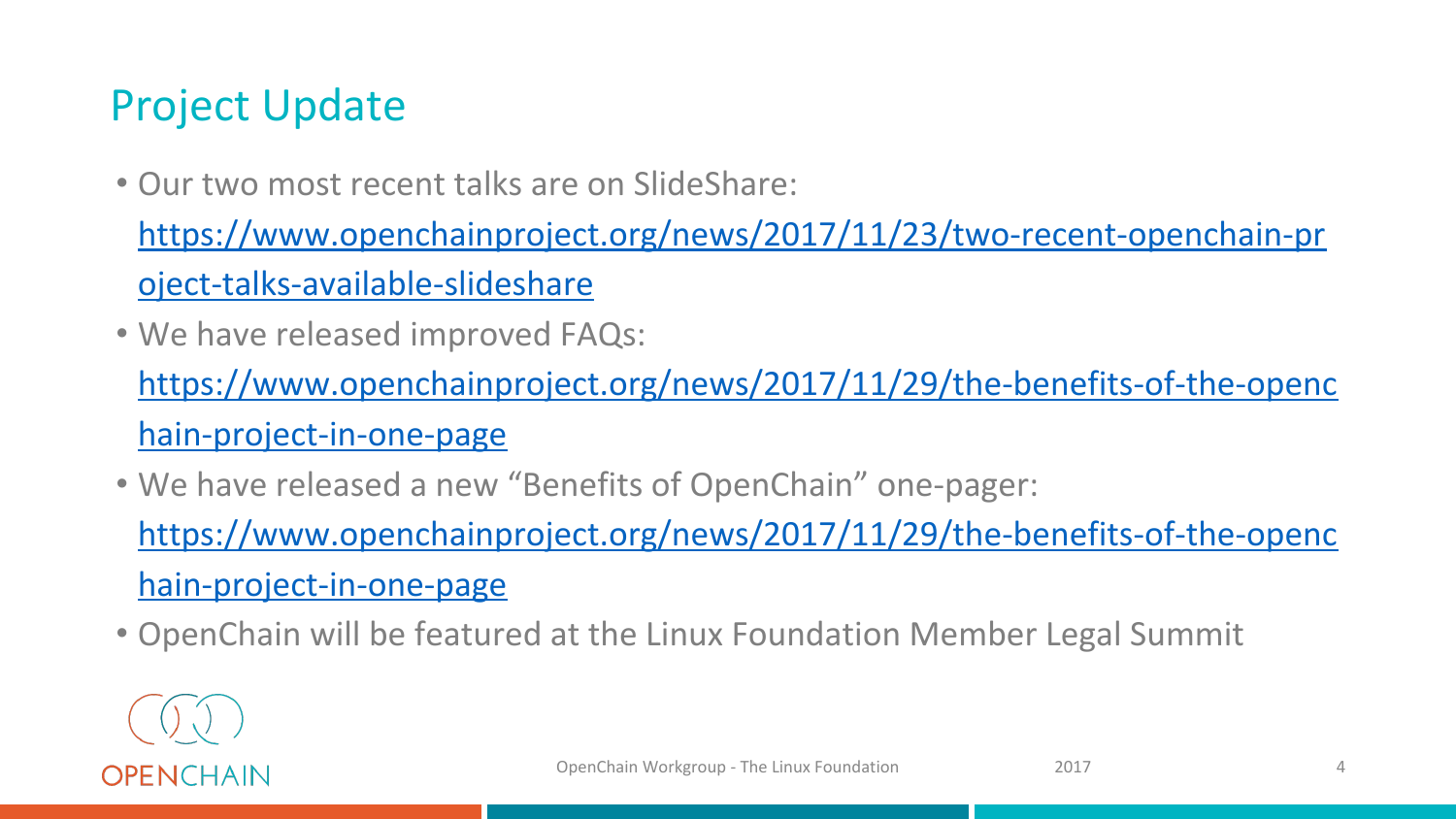#### Specification Team Agenda

- Team Wiki
- Review of Spec guiding principles
- Discuss Spec 1.2 feedback/updates: https://wiki.linuxfoundation.org/\_media/openchain/openchain spec-1.2.draft.pdf

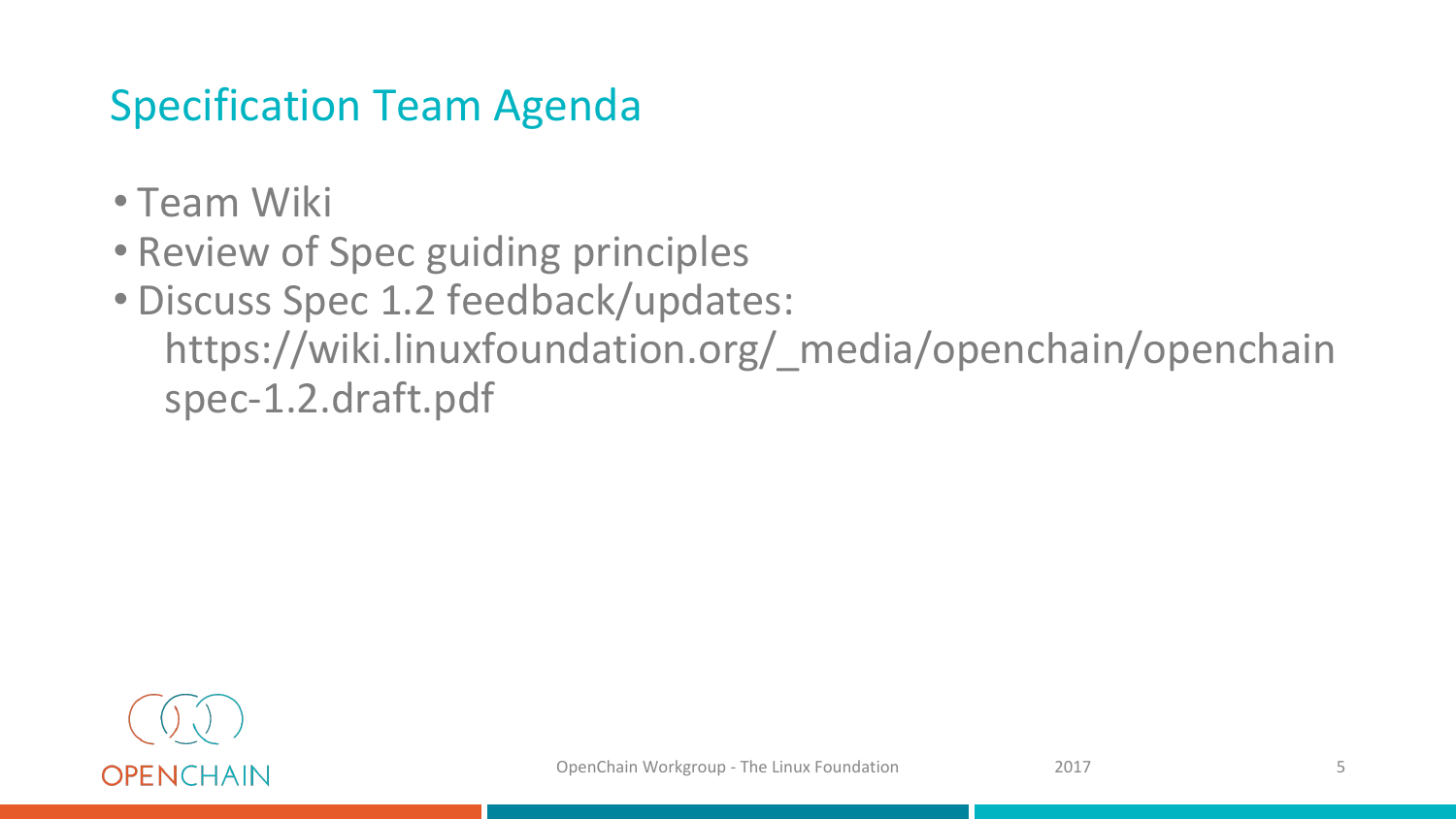#### Specification Guiding Principles

- Build trust around the use of open source in constructing Modern Software Solutions.
- Less is More
	- Avoid boiling the ocean Focus specifically on providing the necessary and sufficient requirements of a "quality" compliance program
	- Focus on meaningful pain points based on actual practice use cases
- Focus of the what and why (avoid the how and when)
	- Embrace the implementation of different practices to solve a given requirement
	- Avoid providing specific legal advice or specific best practices
- Function as an open development initiative open to all to contribute inclusion via discussion and consensus that adhere to these guiding principles

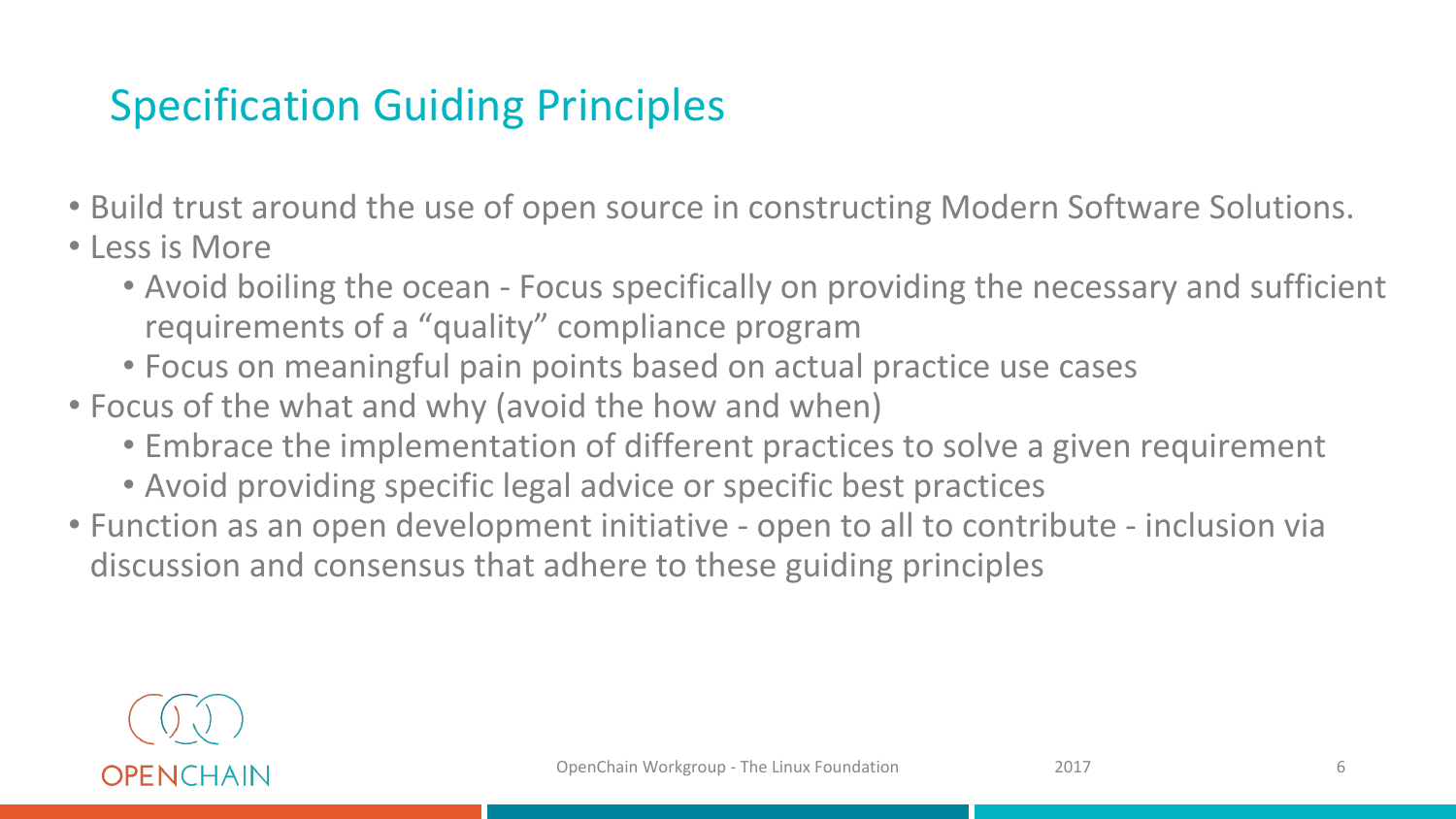### Curriculum status update

- Started off as single set of slides for training
- Expanded into a repository of useful information
	- Already contains checklists, flowcharts, guides
	- Continuous ongoing discussions for more
	- Additional content is always welcome!
- Practical info: work is being done and tracked on GitHub ○ Translations are on their own repositories

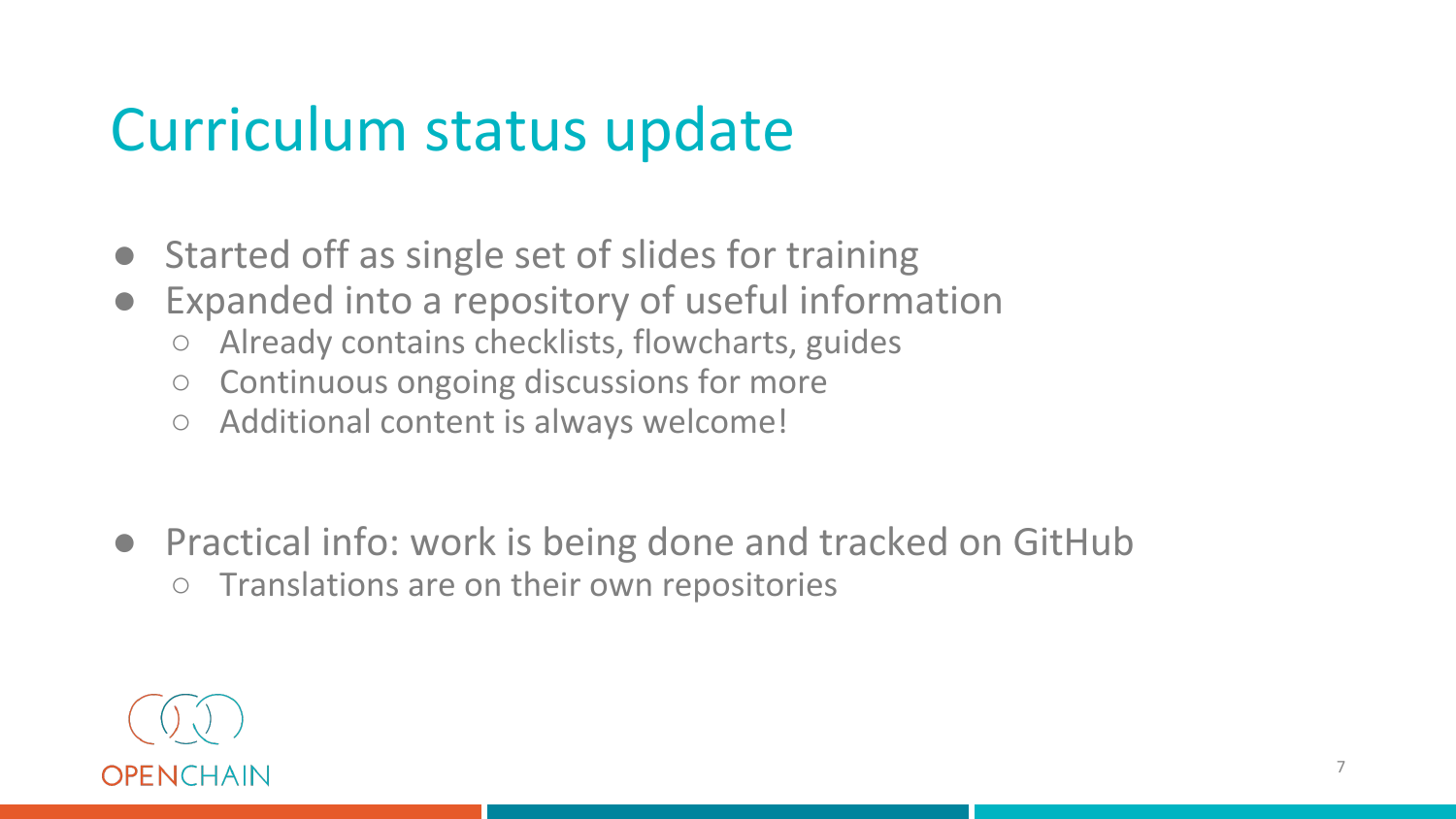### Curriculum next steps

- Immediate goal  $(Q1)$ : all information in textual format
	- keep track of changes
	- get contributions more easily
- Next goals (later): modular content of slide set
	- "One size fits all" does not work
	- Variations according to company size, maturity, location, ...
	- Details still to be explored
- Anyone can contribute! We're open to all ideas!c

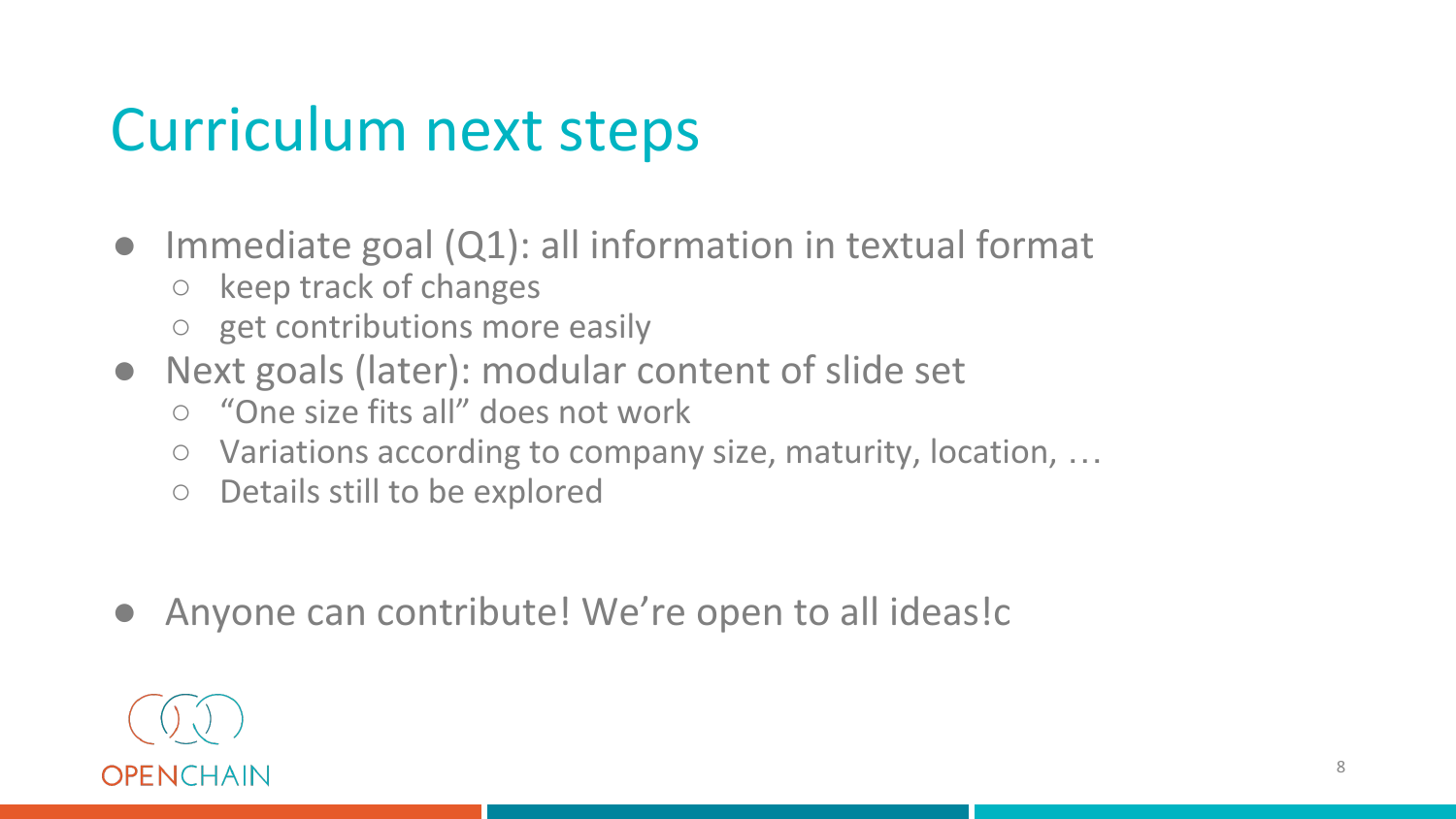### Conformance - Status Update

- Started out as paper questionnaire
- Web application launched in April 2017
	- Can now handle multi versions of the specification
- Since then: less about content, more about related questions
	- e.g. rotation and response

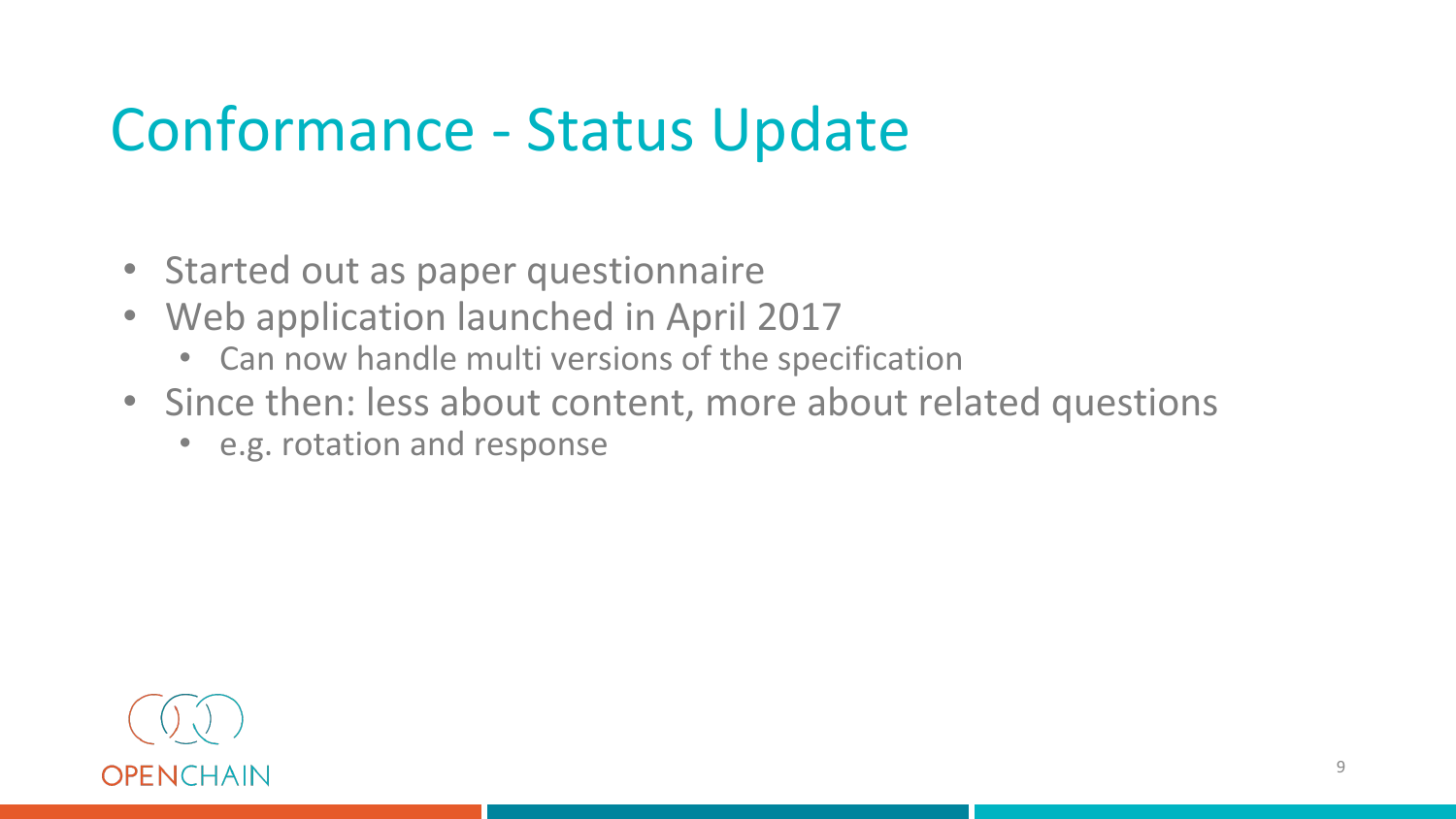## Conformance - Next Steps

- Finalize Rotation and Response
	- https://wiki.linuxfoundation.org/openchain/conformance
- Finalize discussion about partial organization conformance
- Do the questions need to be changed to match Specification 1.2?
- Main issue: How do we handle complaints?
	- (What) Do we verify if there is a complaint?
	- Who does that?
	- What is the procedure?
- Eventually: Third party certification